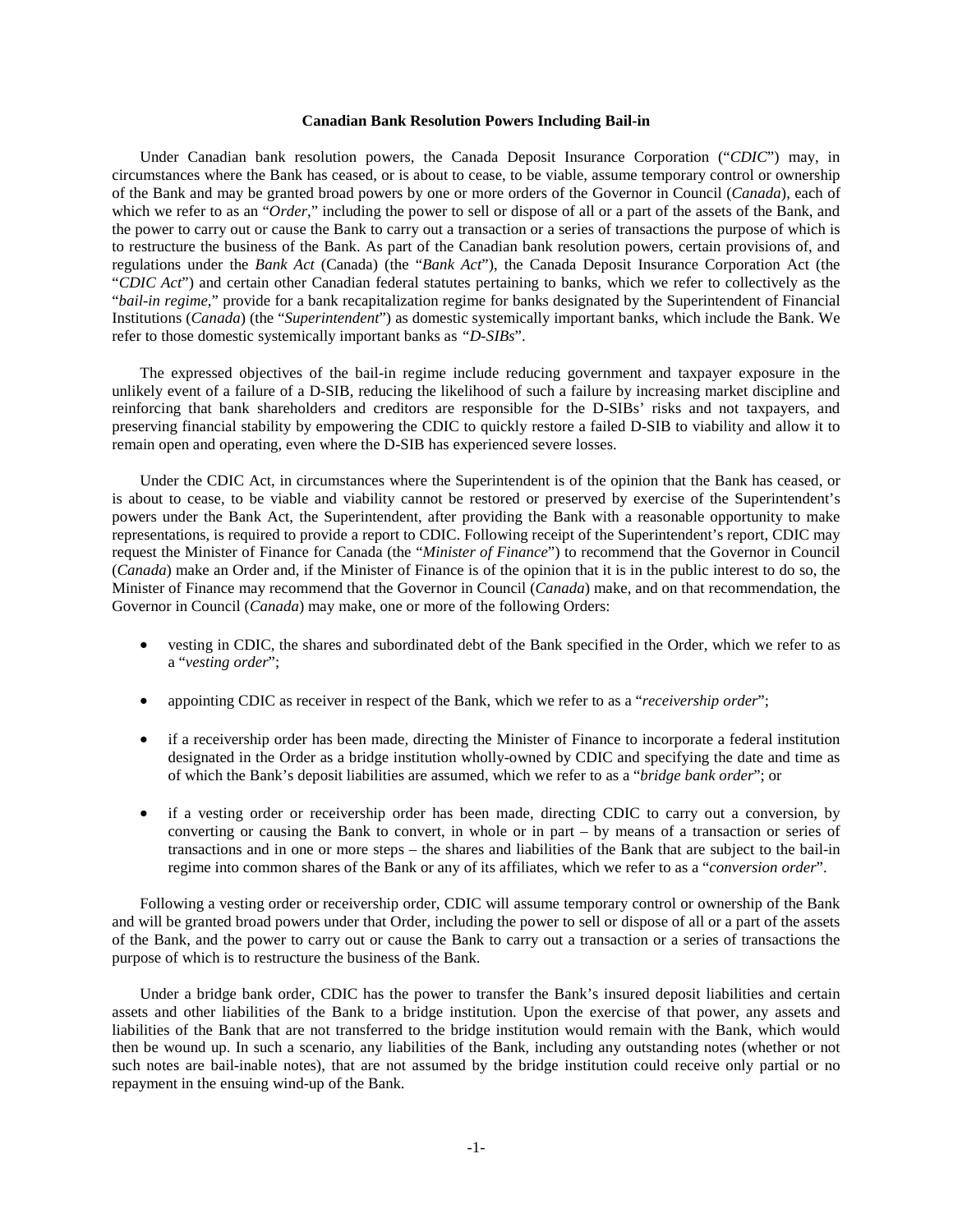Upon the making of a conversion order, prescribed shares and liabilities under the bail-in regime that are subject to that conversion order will, to the extent converted, be converted into common shares of the Bank or any of its affiliates, as determined by CDIC which we will refer to as a "*bail-in conversion*".

Subject to certain exceptions discussed below, senior debt issued on or after September 23, 2018, with an initial or amended term to maturity (including explicit or embedded options) greater than 400 days, that is unsecured or partially secured and that has been assigned a CUSIP or ISIN or similar identification number are subject to a bail-in conversion. We refer to notes and other senior debt instruments that are subject to bail-in conversion as "*bail-inable notes*." Shares, other than common shares, and subordinated debt of the Bank are also subject to a bail-in conversion, unless they are non-viability contingent capital.

Shares and liabilities which would otherwise be bail-inable but were issued before September 23, 2018 are not subject to a bail-in conversion unless, in the case of any such liability, including any notes, the terms of such liability are amended to increase their principal amount or to extend their term to maturity on or after September 23, 2018, and that liability, as amended, meets the requirements to be subject to a bail-in conversion. Covered bonds, certain derivatives and certain structured notes (as such term is used under the bail-in regime) are expressly excluded from a bail-in conversion. To the extent that any notes constitute structured notes (as such term is used under the bail-in regime) they will not be bail-inable notes. As a result, claims of some creditors whose claims would otherwise rank equally with those of the holders holding bail-inable notes would be excluded from a bail-in conversion and thus the holders and beneficial owners of bail-inable notes will have to absorb losses ahead of these other creditors as a result of the bail-in conversion. The terms and conditions of the bail-in conversion will be determined by CDIC in accordance with and subject to certain requirements discussed below.

# *Bail-in Conversion*

Under the bail-in regime there is no fixed and pre-determined contractual conversion ratio for the conversion of the bail-inable notes, or other shares or liabilities of the Bank that are subject to a bail-in conversion, into common shares of the Bank or any of its affiliates nor are there specific requirements regarding whether liabilities subject to a bail-in conversion are converted into common shares of the Bank or any of its affiliates. CDIC determines the timing of the bail-in conversion, the portion of bail-inable shares and liabilities to be converted and the terms and conditions of the conversion, subject to parameters set out in the bail-in regime. Those parameters include that:

- in carrying out a bail-in conversion, CDIC must take into consideration the requirement in the Bank Act for banks to maintain adequate capital;
- CDIC must use its best efforts to ensure that shares and liabilities subject to a bail-in conversion are only converted after all subordinate ranking shares and liabilities that are subject to a bail-in conversion and any subordinate non-viability contingent capital instruments have been previously converted or are converted at the same time;
- CDIC must use its best efforts to ensure that the converted part of the liquidation entitlement of a share subject to a bail-in conversion, or the converted part of the principal amount and accrued and unpaid interest of a liability subject to a bail-in conversion, is converted on a pro rata basis for all shares or liabilities subject to a bail-in conversion of equal rank that are converted during the same restructuring period;
- holders of shares and liabilities that are subject to a bail-in conversion must receive a greater number of common shares per dollar of the converted part of the liquidation entitlement of their shares, or the converted part of the principal amount and accrued and unpaid interest of their liabilities, than holders of any subordinate shares or liabilities subject to a bail-in conversion that are converted during the same restructuring period or of any subordinate non-viability contingent capital that is converted during the same restructuring period;
- holders of shares or liabilities subject to a bail-in conversion of equal rank that are converted during the same restructuring period must receive the same number of common shares per dollar of the converted part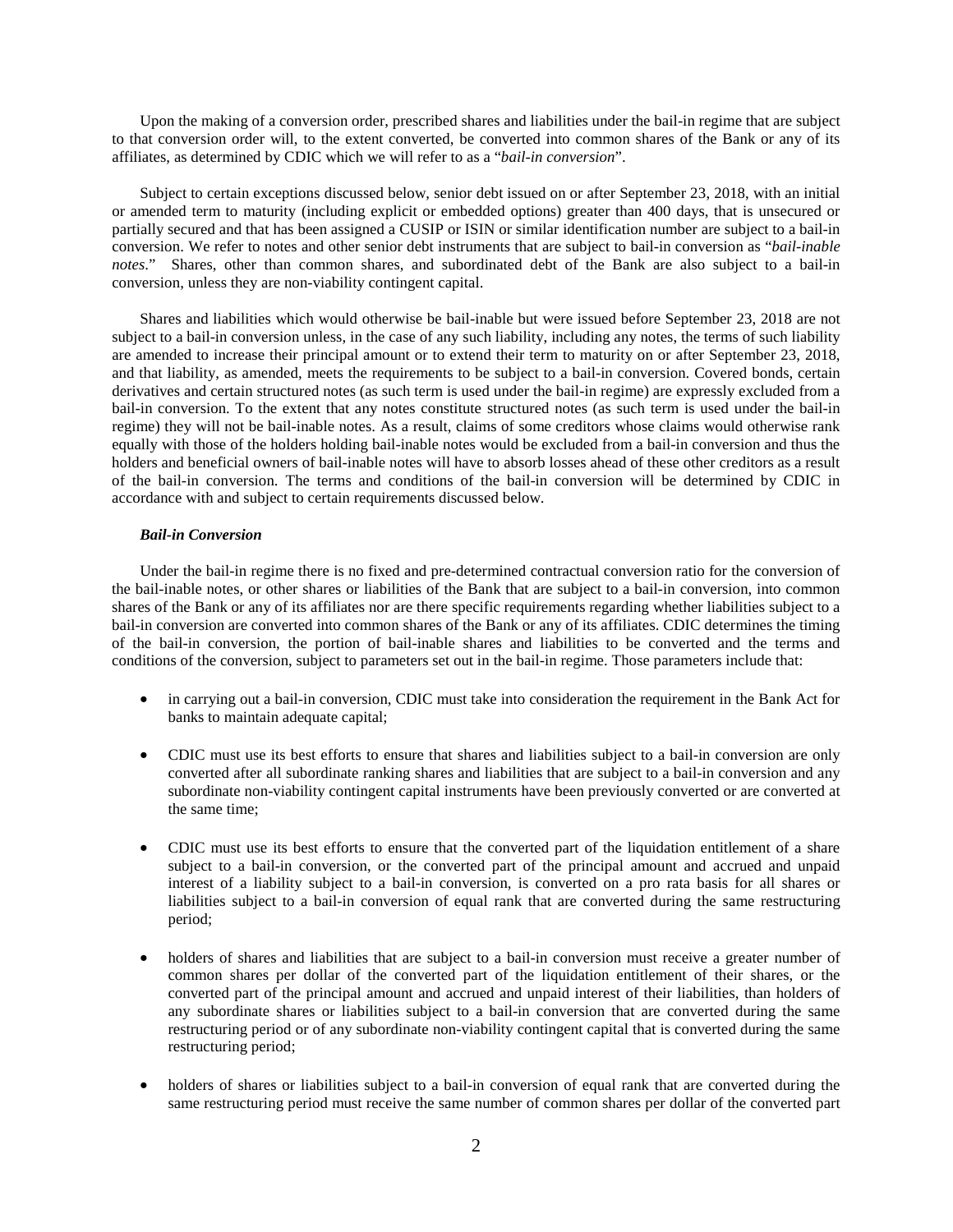of the liquidation entitlement of their shares or the converted part of the principal amount and accrued and unpaid interest of their liabilities; and

• holders of shares or liabilities subject to a bail-in conversion must receive, if any non-viability contingent capital of equal rank to the shares or liabilities is converted during the same restructuring period, a number of common shares per dollar of the converted part of the liquidation entitlement of their shares, or the converted part of the principal amount and accrued and unpaid interest of their liabilities, that is equal to the largest number of common shares received by any holder of the non-viability contingent capital per dollar of that capital.

#### *Compensation Regime*

The CDIC Act provides for a compensation process for holders of bail-inable notes who immediately prior to the making of an Order, directly or through an intermediary, own bail-inable notes that are converted in a bail-in conversion. While this process applies to successors of those holders it does not apply to assignees or transferees of the holder following the making of the Order and does not apply if the amounts owing under the relevant bail-inable notes are paid in full.

Under the compensation process, the compensation to which such holders are entitled is the difference, to the extent it is positive, between the estimated liquidation value and the estimated resolution value of the relevant bailinable notes. The liquidation value is the estimated value the bail-inable noteholders would have received if an order under the *Winding-up and Restructuring Act* (Canada) had been made in respect of the Bank, as if no Order had been made and without taking into consideration any assistance, financial or otherwise, that is or may be provided to the Bank, directly or indirectly, by CDIC, the Bank of Canada, the Government of Canada or a province of Canada, after any order to wind up the Bank has been made.

The resolution value in respect of relevant bail-inable notes is the aggregate estimated value of the following: (a) the relevant bail-inable notes, if they are not held by CDIC and they are not converted, after the making of an Order, into common shares under a bail-in conversion; (b) common shares that are the result of a bail-in conversion after the making of an Order; (c) any dividend or interest payments made, after the making of the Order, with respect to the relevant bail-inable notes to any person other than CDIC; and (d) any other cash, securities or other rights or interests that are received or to be received with respect to the relevant bail-inable notes as a direct or indirect result of the making of the Order and any actions taken in furtherance of the Order, including from CDIC, the Bank, the liquidator of the Bank, if the Bank is wound up, the liquidator of a CDIC subsidiary incorporated or acquired by order of the Governor in Council for the purposes of facilitating the acquisition, management or disposal of real property or other assets of the Bank that CDIC may acquire as the result of its operations that is liquidated or the liquidator of a bridge institution if the bridge institution is wound up.

In connection with the compensation process, CDIC is required to estimate the liquidation value and the resolution value in respect of the portion of converted bail-inable notes and is required to consider the difference between the estimated day on which the liquidation value would be received and the estimated day on which the resolution value is, or would be, received.

CDIC must, within a reasonable period following a bail-in conversion, make an offer of compensation by notice to the relevant holders that held bail-inable notes equal to, or in value estimated to be equal to, the amount of compensation to which such holders are entitled or provide a notice stating that such holders are not entitled to any compensation. In either case such notice is required to include certain prescribed information, including important information regarding the rights of such holders to seek to object and have the compensation to which they are entitled determined by an assessor (a Canadian Federal Court judge) where holders of liabilities representing at least 10% of the principal amount and accrued and unpaid interest of the liabilities of the same class object to the offer or absence of compensation. The period for objecting is limited (45 days following the day on which a summary of the notice is published in the *Canada Gazette*) and failure by holders holding a sufficient principal amount plus accrued and unpaid interest of affected bail-inable notes to object within the prescribed period will result in the loss of any ability to object to the offered compensation or absence of compensation, as applicable. CDIC will pay the relevant holders the offered compensation within 135 days after the date on which a summary of the notice is published in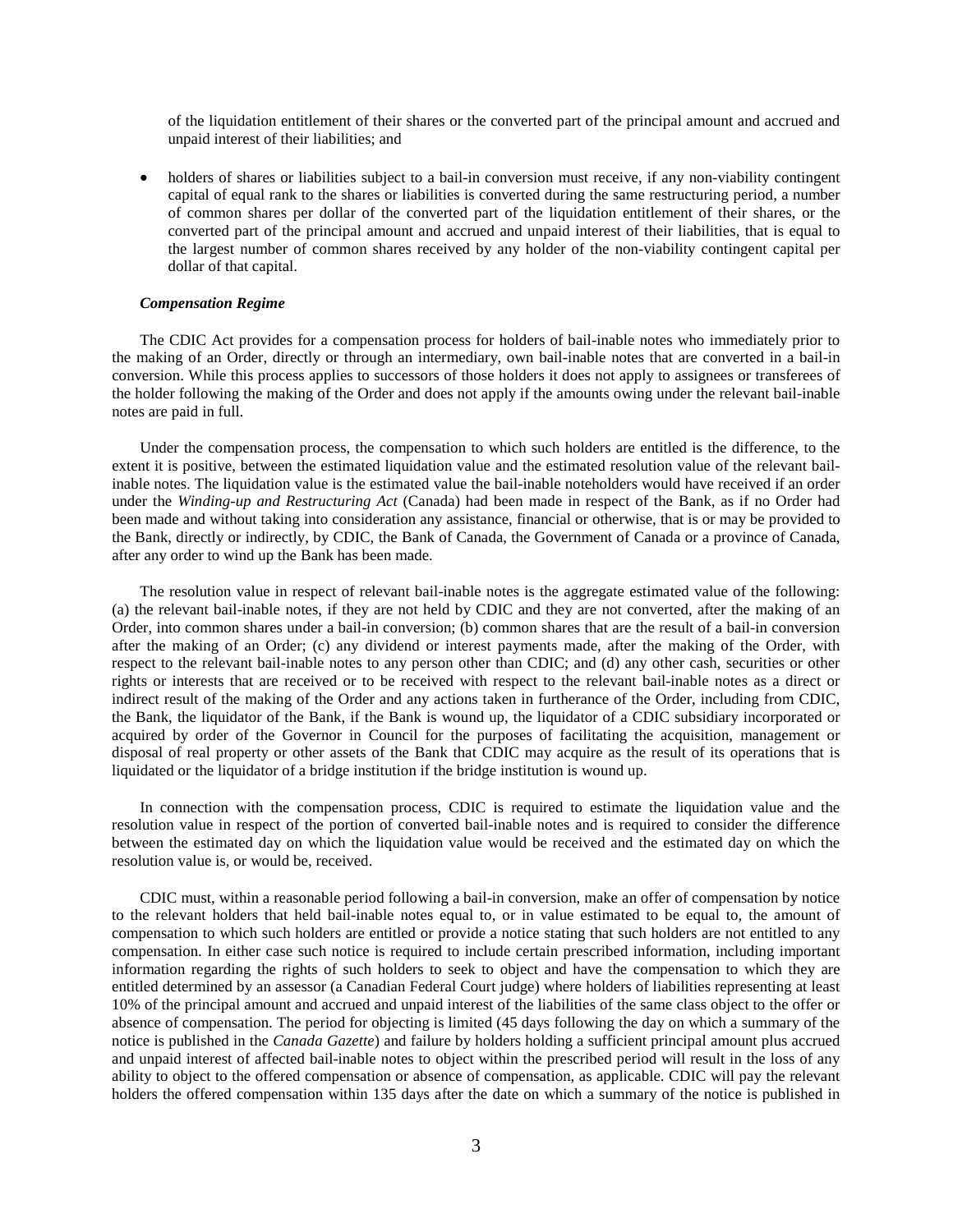the *Canada Gazette* if the offer of compensation is accepted, the holder does not notify CDIC of acceptance or objection to the offer or if the holder objects to the offer but the 10% threshold described above is not met within the aforementioned 45-day period.

Where an assessor is appointed, the assessor could determine a different amount of compensation payable, which could either be higher or lower than the original amount. The assessor is required to provide holders, whose compensation it determines, notice of its determination. The assessor's determination is final and there are no further opportunities for review or appeal. CDIC will pay the relevant holders the compensation amount determined by the assessor within 90 days of the assessor's notice.

By its acquisition of an interest in any bail-inable note, each holder or beneficial owner of that note is deemed to be bound by a bail-in conversion and so will have no further rights in respect of its bail-inable notes to the extent those bail-inable notes are converted in a bail-in conversion, other than those provided under the bail-in regime.

A similar compensation process to the one set out above applies, in certain circumstances, where as a result of CDIC's exercise of bank resolution powers, notes are assigned to an entity which is then wound-up.

# *TLAC Guideline*

In connection with the bail-in regime, the Office of the Superintendent of Financial Institutions' ("*OSFI*") guideline (the "*TLAC Guideline*") on Total Loss Absorbing Capacity ("*TLAC*") applies to and establishes standards for D-SIBs, including the Bank. Under the TLAC Guideline, beginning November 1, 2021, the Bank is required to maintain a minimum capacity to absorb losses composed of unsecured external long-term debt that meets the prescribed criteria or regulatory capital instruments to support recapitalization in the event of a failure. Bail-inable notes and regulatory capital instruments that meet the prescribed criteria will constitute TLAC of the Bank.

In order to comply with the TLAC Guideline, the note must provide for terms and conditions for the bail-inable notes necessary to meet the prescribed criteria and qualify at their issuance as TLAC instruments of the Bank under the TLAC Guideline. Those criteria include the following:

- the Bank cannot directly or indirectly have provided financing to any person for the express purpose of investing in the bail-inable notes;
- the bail-inable note is not subject to set-off or netting rights;
- the bail-inable note must not provide rights to accelerate repayment of principal or interest payments outside of bankruptcy, insolvency, wind-up or liquidation, except that events of default relating to the nonpayment of scheduled principal and/or interest payments will be permitted where they are subject to a cure period of no less than 30 business days and clearly disclose to investors that: (i) acceleration is only permitted where an Order has not been made in respect of the Bank; and (ii) notwithstanding any acceleration, the instrument continues to be subject to a bail-in conversion prior to its repayment;
- the bail-inable note may be redeemed or purchased for cancellation only at the initiative of the Bank and, where the redemption or purchase would lead to a breach of the Bank's TLAC requirements, that redemption or purchase would be subject to the prior approval of the Superintendent;
- the bail-inable note does not have credit-sensitive dividend or coupon features that are reset periodically based in whole or in part on the Bank's credit standing; and
- where an amendment or variance of the bail-inable note's terms and conditions would affect its recognition as TLAC, that amendment or variance will only be permitted with the prior approval of the Superintendent*.*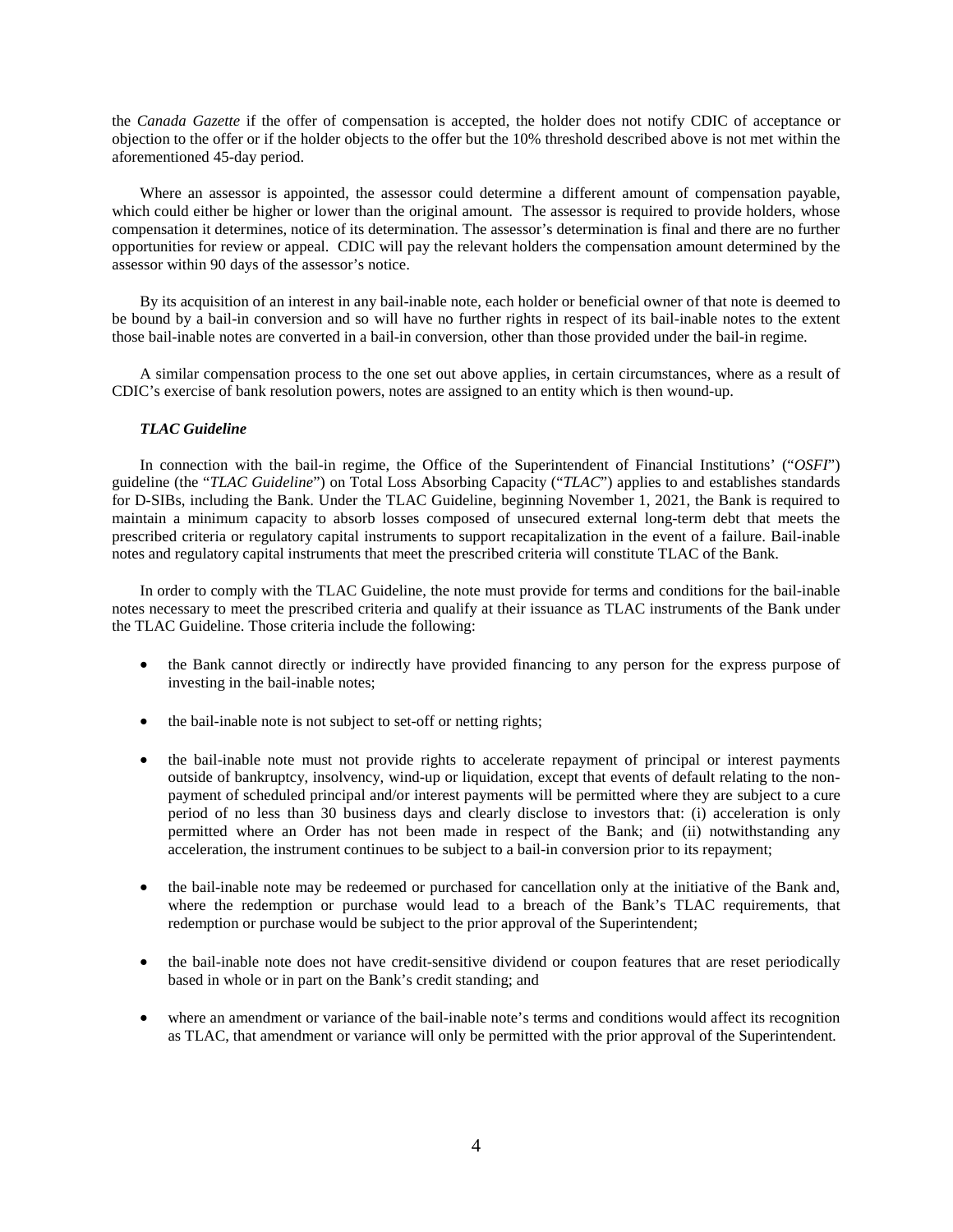#### *Risk Factors relating to the Notes as a result of Canadian bank resolution powers*

### **Bail-inable notes will be subject to risks, including non-payment in full or conversion in whole or in part – by means of a transaction or series of transactions and in one or more steps – into common shares of the Bank or any of its affiliates, under Canadian bank resolution powers.**

If the CDIC were to take action under the Canadian bank resolution powers with respect to the Bank, this could result in holders or beneficial owners of notes being exposed to losses and, in the case of bail-inable notes conversion of the notes in whole or in part. Upon a bail-in conversion, holders of bail-inable notes that are converted will be obligated to accept the common shares of the Bank or any of its affiliates into which such bailinable notes, or any portion thereof, are converted, even if such holders or beneficial owners do not at the time consider such common shares to be an appropriate investment for them, and despite any change in the Bank or any of its affiliates, or the fact that such common shares are issued by an affiliate of the Bank, or any disruption to or lack of a market for such common shares or disruption to capital markets generally.

As a result, holders of bail-inable notes should consider the risk that they may lose all of their investment, including the principal amount plus any accrued interest, if CDIC were to take action under the Canadian bank resolution powers, including the bail-in regime, and that any remaining outstanding notes, or common shares of the Bank or any of its affiliates into which bail-inable notes are converted, may be of little value at the time of a bail-in conversion and thereafter.

### **Bail-inable notes will provide only limited acceleration and enforcement rights for the notes and will include other provisions intended to qualify such notes as TLAC.**

In order to comply with the TLAC Guideline, where the bail-inable notes contain events of default, the terms of the bail-inable notes provide that acceleration will only be permitted (i) if the Bank defaults in the payment of the principal of, or interest on, such bail-inable notes and, in each case, the default continues for a period of 30 business days, or (ii) certain bankruptcy, insolvency or reorganization events occur.

Holders and beneficial owners of bail-inable notes may only exercise, or direct the exercise of, such rights in respect of bail-inable notes where an Order has not been made under Canadian bank resolution powers pursuant to subsection 39.13(1) of the CDIC Act in respect of the Bank. Notwithstanding the exercise of those rights, bail-inable notes will continue to be subject to bail-in conversion until repaid in full.

The terms of the bail-inable notes also provide that holders or beneficial owners of bail-inable notes will not be entitled to exercise, or direct the exercise of, any set-off or netting rights with respect to bail-inable notes. In addition, where an amendment, modification or other variance that can be made to the bail-inable notes would affect the recognition of the bail-inable notes by the Superintendent as TLAC, that amendment, modification or variance will require the prior approval of the Superintendent.

### **The circumstances surrounding a bail-in conversion are unpredictable and can be expected to have an adverse effect on the market price of bail-inable notes.**

The decision as to whether the Bank has ceased, or is about to cease, to be viable is a subjective determination by the Superintendent that is outside the control of the Bank. Upon a bail-in conversion, the interests of depositors and holders of liabilities and securities of the Bank that are not converted will effectively all rank in priority to the portion of bail-inable notes that are converted. In addition, except as provided for under the compensation process, the rights of holders in respect of the bail-inable notes that have been converted will rank on parity with other holders of common shares of the Bank (or, as applicable, common shares of the affiliate whose common shares are issued on the bail-in conversion).

There is no limitation on the type of Order that may be made where it has been determined that the Bank has ceased, or is about to cease, to be viable. As a result, holders of bail-inable notes may be exposed to losses through the use of Canadian bank resolution powers other than bail-in conversion or in liquidation. See "*Bail-inable notes will be subject to risks, including non-payment in full or conversion in whole or in part – by means of a transaction*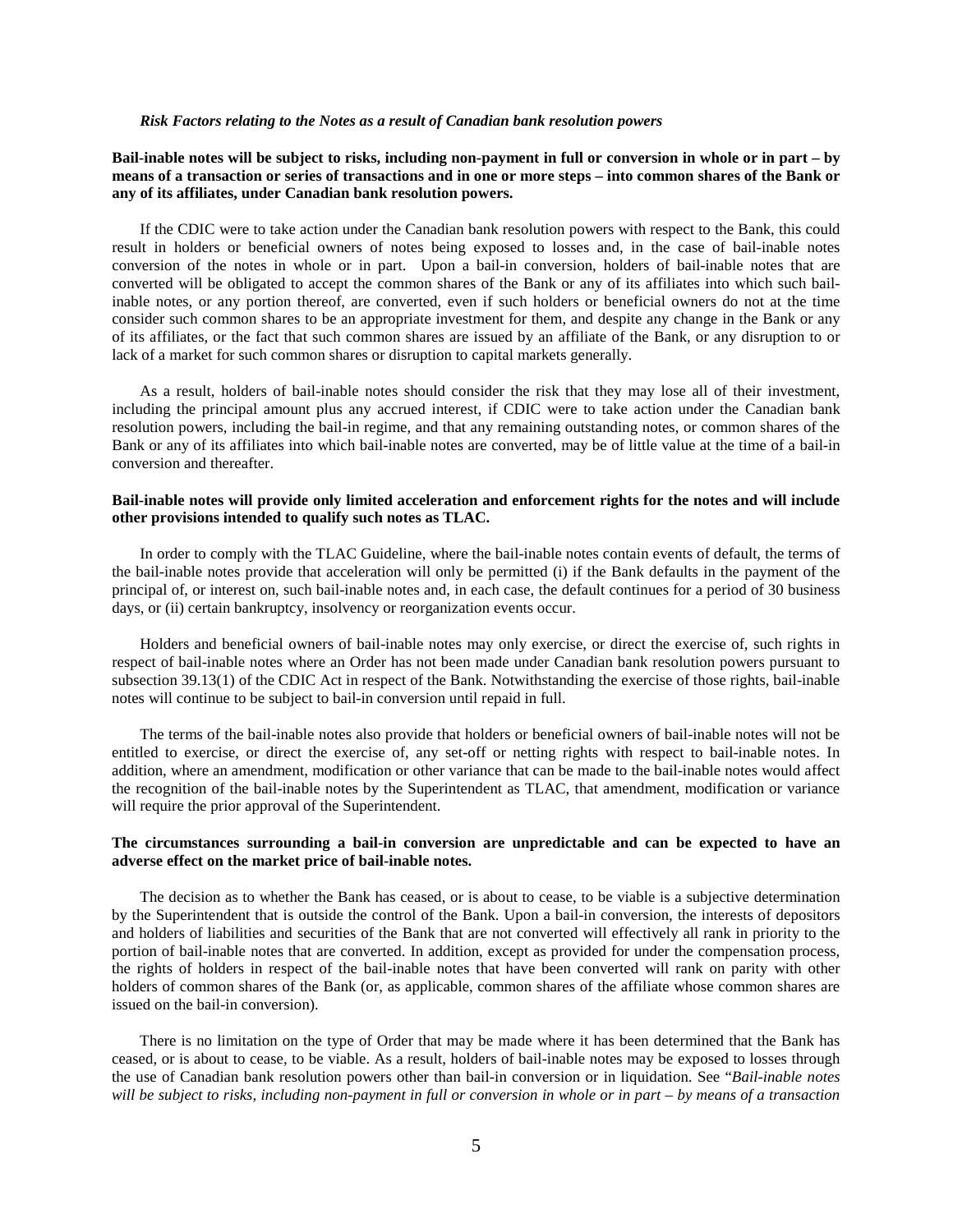*or series of transactions and in one or more steps – into common shares of the Bank or any of its affiliates, under Canadian bank resolution powers.*" above.

Because of the uncertainty regarding when and whether an Order will be made and the type of Order that may be made, it will be difficult to predict when, if at all, bail-inable notes could be converted into common shares of the Bank or any of its affiliates, and there is not likely to be any advance notice of an Order. As a result of this uncertainty, trading behaviour in respect of the bail-inable notes may not follow trading behaviour associated with convertible or exchangeable securities or, in circumstances where the Bank is trending towards ceasing to be viable, other senior debt. Any indication, whether real or perceived, that the Bank is trending towards ceasing to be viable can be expected to have an adverse effect on the market price of the bail-inable notes, whether or not the Bank has ceased, or is about to cease, to be viable. Therefore, in those circumstances, holders of bail-inable notes may not be able to sell their bail-inable notes easily or at prices comparable to those of senior debt securities not subject to bailin conversion.

# **The number of common shares to be issued in connection with, and the number of common shares that will be outstanding following, a bail-in conversion are unknown. It is also unknown whether the shares to be issued will be those of the Bank or one of its affiliates.**

Under the bail-in regime there is no fixed and pre-determined contractual conversion ratio for the conversion of the bail-inable notes, or other shares or liabilities of the Bank that are subject to a bail-in conversion, into common shares of the Bank or any of its affiliates, nor are there specific requirements regarding whether liabilities subject to a bail-in conversion are converted into common shares of the Bank or any of its affiliates. CDIC determines the timing of the bail-in conversion, the portion of bail-inable shares and liabilities to be converted and the terms and conditions of the conversion, subject to parameters set out in the bail-in regime set out above under "*Bail-in Conversion*".

As a result, it is not possible to anticipate the potential number of common shares of the Bank or its affiliates that would be issued in respect of any bail-inable note converted in a bail-in conversion, the aggregate number of such common shares that will be outstanding following the bail-in conversion, the effect of dilution on the common shares received from other issuances under or in connection with an Order or related actions in respect of the Bank or its affiliates or the value of any common shares received by the holder or beneficial owner, which could be significantly less than the principal amount of the converted bail-inable notes. It is also not possible to anticipate whether shares of the Bank or shares of its affiliates would be issued in a bail-in conversion. There may be an illiquid market, or no market at all, in the common shares issued upon a bail-in conversion and such holders or beneficial owners may not be able to sell those common shares at a price equal to the value of the converted bailinable notes and as a result may suffer significant losses that may not be offset by compensation, if any, received as part of the compensation process.

# **By acquiring bail-inable notes, each holder or beneficial owner is deemed to agree to be bound by a bail-in conversion and so will have no further rights in respect of bail-inable notes that are converted in a bail-in conversion other than those provided under the bail-in regime. Any potential compensation to be provided through the compensation process under the CDIC Act is unknown.**

The CDIC Act provides for a compensation process for holders of bail-inable notes who immediately prior to the making of an Order, directly or through an intermediary, own bail-inable notes that are converted in a bail-in conversion. Given the considerations involved in determining the amount of compensation, if any, that a holder that held bail-inable notes may be entitled to following an Order, it is not possible to anticipate what, if any, compensation would be payable in such circumstances. By its acquisition of an interest in any bail-inable note, each holder or beneficial owner of that note is deemed to agree to be bound by a bail-in conversion and so will have no further rights in respect of bail-inable notes to the extent those bail-inable notes are converted in a bail-in conversion, other than those provided under the bail-in regime.